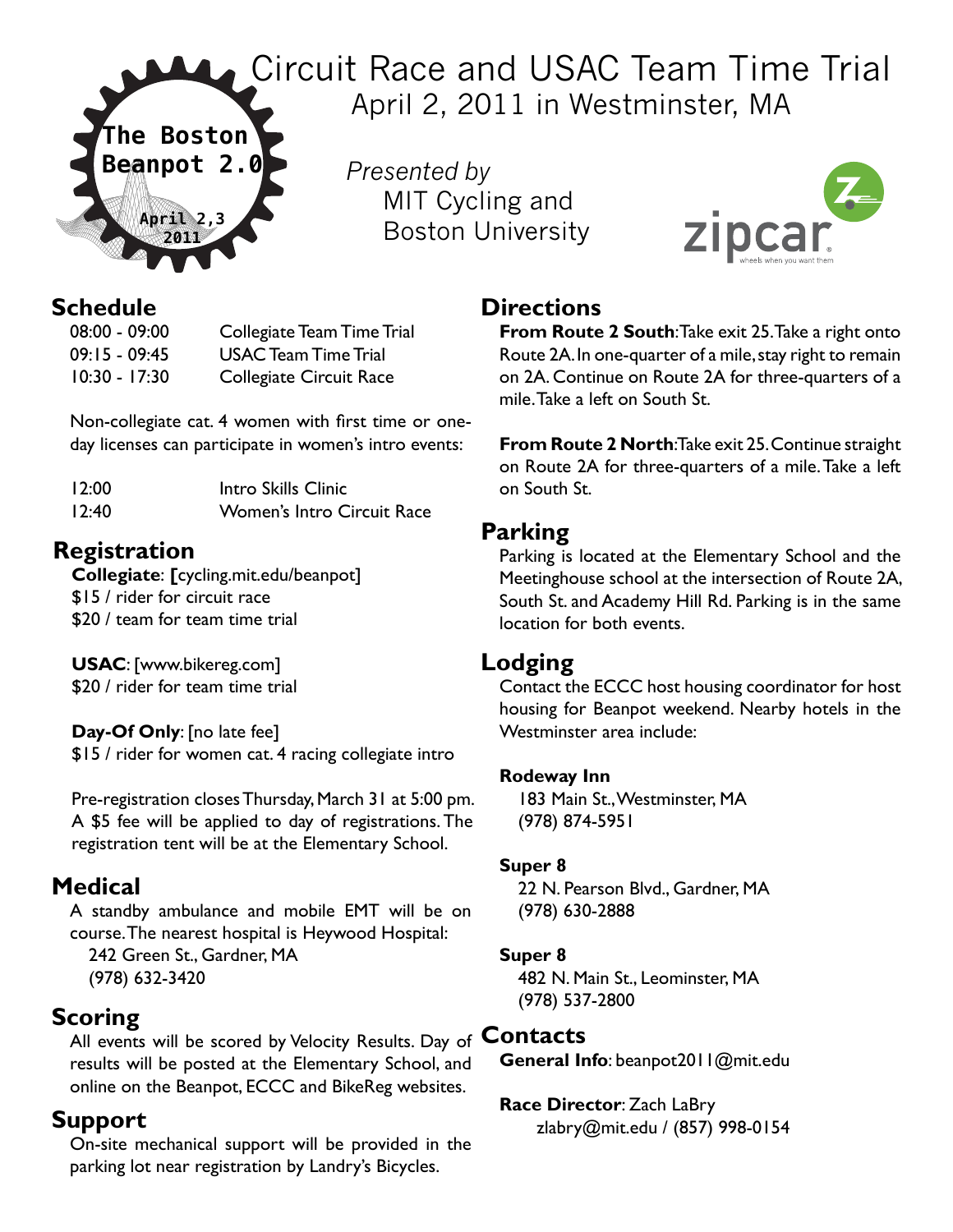# **South Street Team Time Trial**

| <b>Start Time</b> | Category                | <b>Registration</b> | <b>Distance</b> | <b>Prizes</b> |
|-------------------|-------------------------|---------------------|-----------------|---------------|
| 8:00 AM           | Men's D                 | \$20 / team         | 8.0 mi          | Points        |
| To follow         | Women's C               | \$20 / team         | 8.0 mi          | Points        |
| To follow         | Men's Intro             | \$20 / team         | 8.0 mi          | Points        |
| To follow         | Women's Intro           | \$20 / team         | 8.0 mi          | Points        |
|                   |                         |                     |                 |               |
| To follow         | Men's A                 | \$20 / team         | 8.0 mi          | Points        |
| To follow         | Men's B                 | \$20 / team         | 8.0 mi          | Points        |
| To follow         | Men's C                 | \$20 / team         | 8.0 mi          | Points        |
| To follow         | Women's A               | \$20 / team         | 8.0 mi          | Points        |
| To follow         | Women's B               | \$20 / team         | 8.0 mi          | Points        |
| To follow         | <b>Collegiate Mixed</b> | \$20 / team         | 8.0 mi          | ۰             |
|                   |                         |                     |                 |               |
| 9:15AM            | <b>USAC Category</b>    | \$20 / rider        | 8.0 mi          | \$500         |

#### **Course Description**

The team time trial course is an 8.0 mile out-and-back on gently rolling terrain. Expect it to be windy near the reservoir. The course will be closed to traffic for the duration of the race.

Cash prizes for the top 3 overall teams and top 3 women's teams in the USAC team time trial (\$120 for 1st, \$90 for 2nd, and \$60 for 3rd).

All USAC rules apply. **No aero equipment (UCI mass start legal only) allowed for collegiate races.** Aero gear is legal for the USAC category. USAC teams will be composed of 3-6 riders, with time being taken off of the third rider across the line. USAC permit #2011-1080.

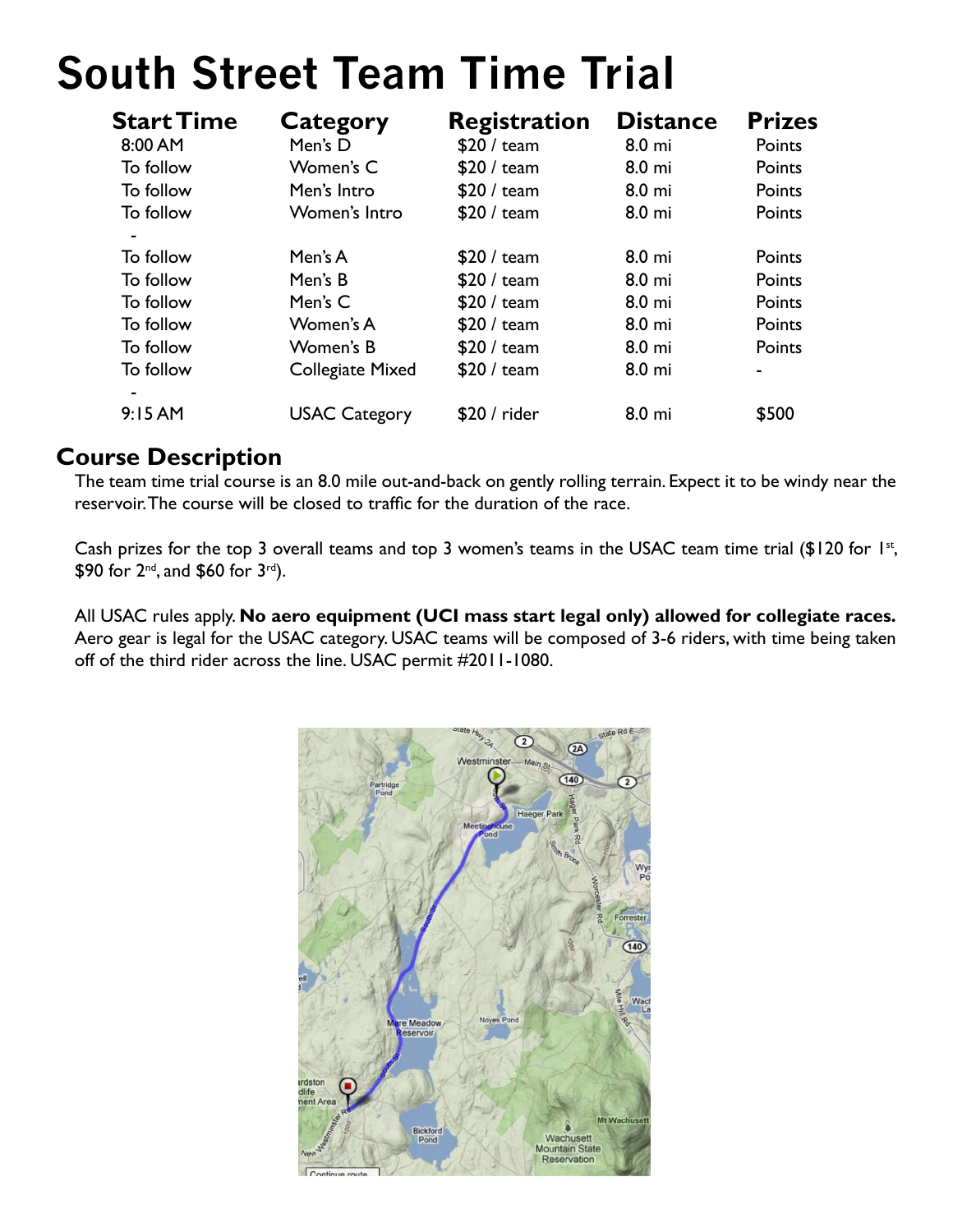# **X-Pot 3D Circuit Race**

| <b>Start Time</b>        | <b>Category</b> | <b>Registration</b> | <b>Distance</b>   | <b>Prizes</b> |
|--------------------------|-----------------|---------------------|-------------------|---------------|
| 10:30 AM                 | Men's C         | $$15/$ rider        | 36.0 mi           | Points        |
| 10:40 AM                 | Men's D         | $$15/$ rider        | 27.0 mi           | Points        |
| 12:00 PM                 | Intro Clinic    |                     |                   |               |
|                          |                 |                     |                   |               |
| 12:30 PM                 | Women's C       | $$15/$ rider        | 27.0 mi           | Points        |
| 12:35 PM                 | Men's Intro     | $$15/$ rider        | 9.0 <sub>mi</sub> | Points        |
| 12:40 PM                 | Women's Intro   | $$15/$ rider        | $9.0 \text{ mi}$  | Points        |
| $\overline{\phantom{a}}$ |                 |                     |                   |               |
| $1:45$ PM                | Men's A         | $$15/$ rider        | 63.0 mi           | Points        |
| 1:50 PM                  | Men's B         | $$15/$ rider        | 45.0 mi           | Points        |
| 1:55 PM                  | Women's A/B     | $$15/$ rider        | 45.0 mi           | Points        |

#### **Course Description**

The circuit race is a 9.0 mile loop through Westminster's rolling hills. Don't let the relative lack of elevation change fool you. This course was voted the "Most Soul Crushing Road Race" in 2009 for a small series of steep hills and its uphill, but fast finish.

The course will be open to traffic except for Dawley Rd., leading past the start/finish, but will have marshals at all intersections. A wheels-in, wheels-out support vehicle will be available for the A and B fields. A feed zone will be located at the start/finish.

All USAC rules apply. The yellow line rule will be strictly enforced for safety. USAC permit #2011-994.

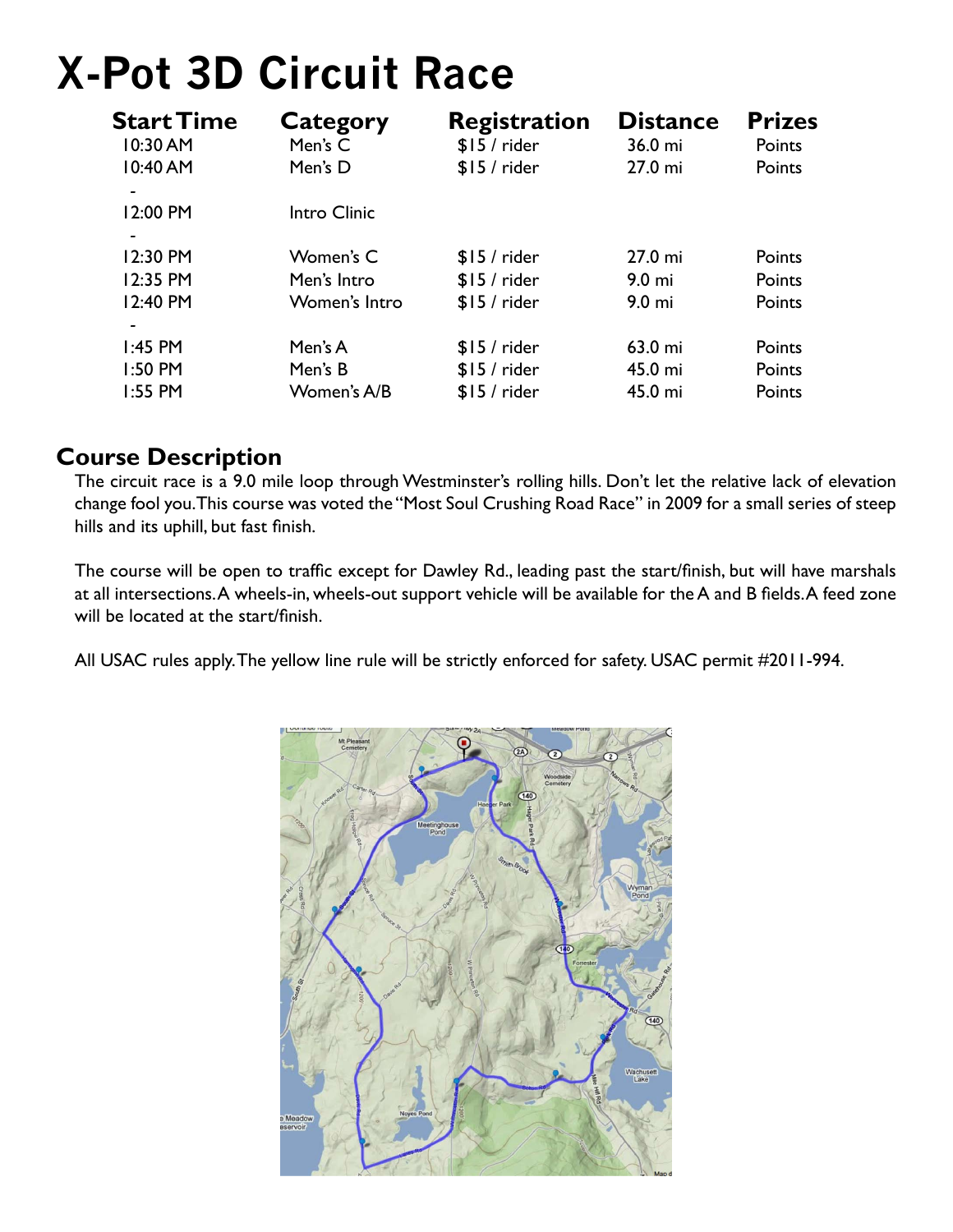

Presented with support from . . .











Burritos & Tacos To Go!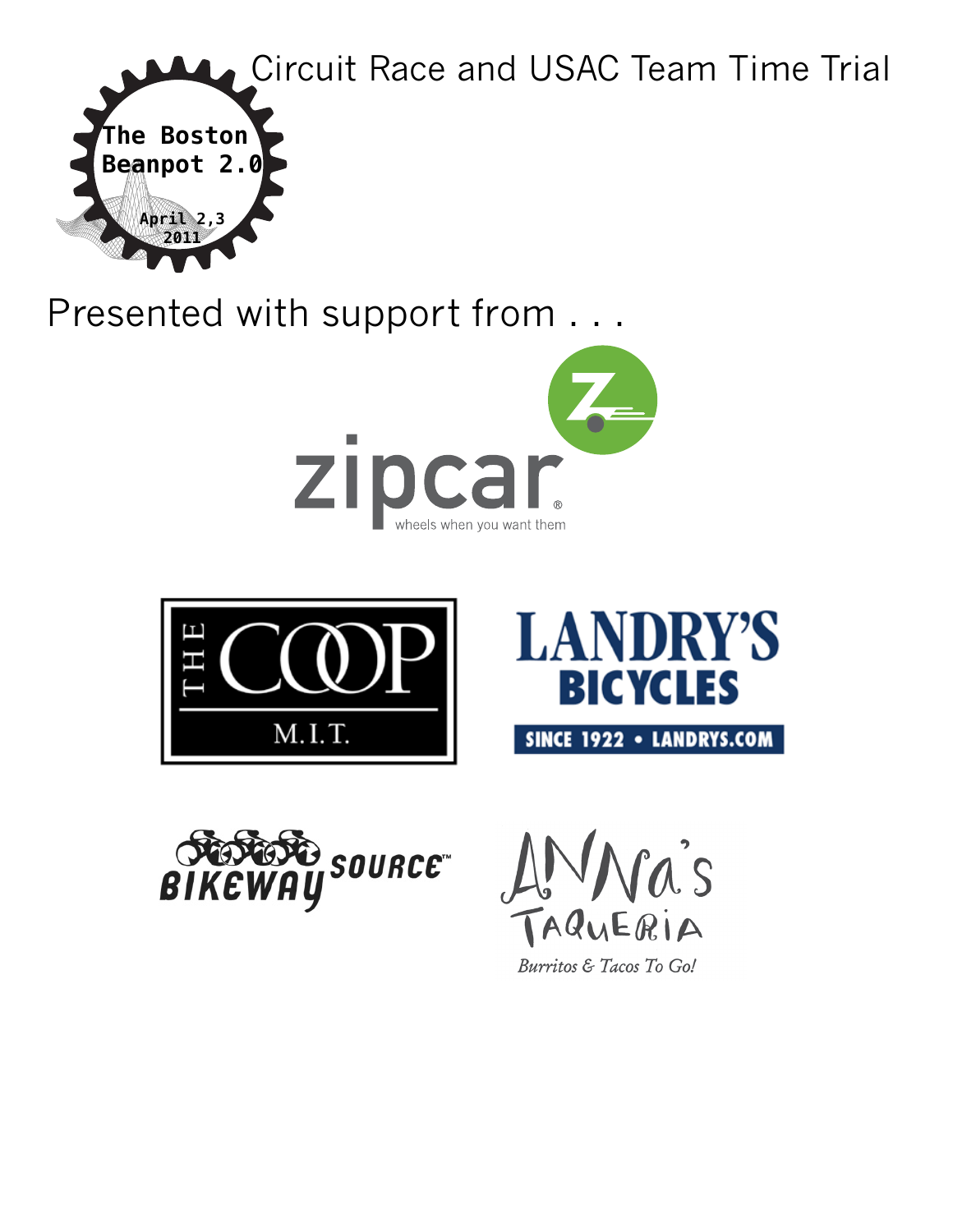

# **Tufts Campus Criterium**

April 3<sup>rd</sup> at Tufts University Somerville, MA

*Presented by*

Tufts University

Held Under USA Cycling Event Permit

# **Schedule:**

| <b>Category</b>       | <b>Duration</b> | (est.) | <b>Start Time</b>  | <b>Field Size</b> |
|-----------------------|-----------------|--------|--------------------|-------------------|
| Men's DI              | 25 mins         |        | 8:00am             |                   |
| Men's DII             | 25 mins         |        | To follow          |                   |
| Men's CI              | 35 mins         |        | To follow          |                   |
| Men's CII             | 35 mins         |        | To follow          |                   |
| Men's Intro           | 20 mins         |        | To follow          |                   |
| Women's C             | 35 mins         |        | To follow          |                   |
| Women's Intro         | 20 mins         |        | To follow          |                   |
| Men's B               | 50 mins         |        | To follow          |                   |
| Women's A/B           | 50 mins         |        | To follow          |                   |
| Men's A               | 70 mins         |        | To follow          |                   |
| USCF 4/5              | 40 mins         |        | 3:15 <sub>pm</sub> | 75                |
| <b>USCF Women's</b>   | 40 mins         |        | 4:00 <sub>pm</sub> | 75                |
| <b>USCF Pro/1/2/3</b> | 60 mins         |        | 4:45pm             | 75                |

### **Registration:**

online registration service charges may apply

#### **Collegiate:** [cycling.mit.edu/beanpot]

\$15 / rider for criterium

**USAC:** [www.bikereg.com]

\$25 / rider for criterium

#### **Day-Of Only**

\$15 / rider for women cat. 4 racing collegiate intro

\*New non-collegiate women racers with 1-day or first time Category 4 licenses may enter Collegiate Women's Intro category. All other collegiate categories are open only to full time students with valid USAC Collegiate licenses.

| <b>Prizes:</b> |           |         |      |
|----------------|-----------|---------|------|
| Place          | Pro/1/2/3 | Women's | 4/5  |
|                | \$200     | \$200   | \$65 |
| $\overline{2}$ | \$125     | \$100   | \$45 |
| 3              | \$100     | \$75    | \$35 |
| 4              | \$80      | \$45    | \$25 |
| 5              | \$65      | \$30    |      |
| 6              | \$50      |         |      |
| 7              | \$35      |         |      |
| 8              | \$25      |         |      |

#### **Licenses:**

USA Cycling Collegiate &general yearly and 1-day licenses available for sale on site.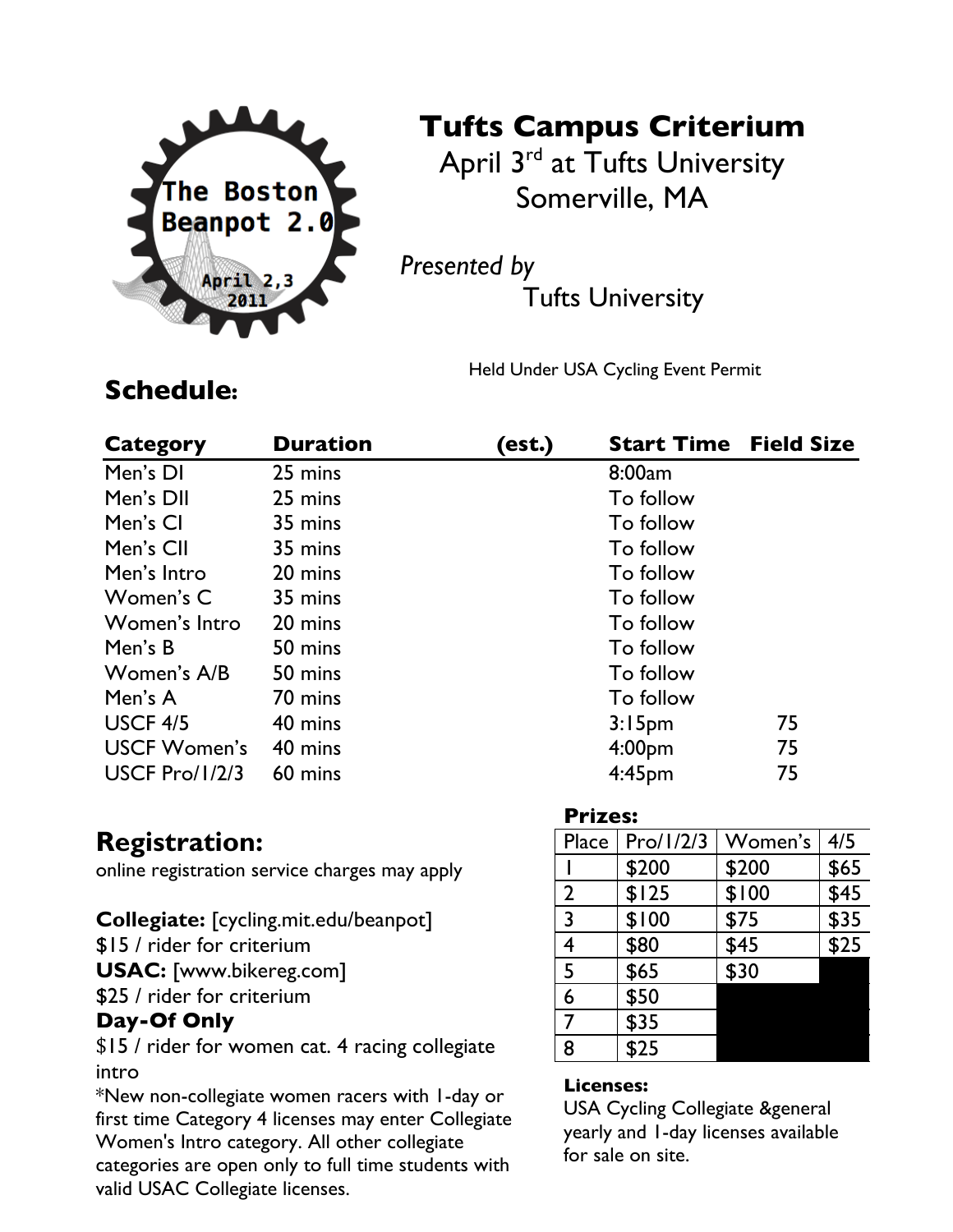# **Medical**

A standby ambulance and mobile EMT will be on course. The nearest hospital is:

> Lawrence Memorial Hospital 170 Governors Avenue, Medford (781) 306-6000

# **Scoring**

All events will be scored by Velocity Results. Day of results will be posted at the finish line and online on the Beanpot, ECCC and BikeReg websites.

# **Support**

On-site mechanical support will be provided in the pit near the finish line by QuadCycles.

# **Directions**

**From the North:** If you are approaching on Route 1, 95, 128, or 93 take Route 93 south to exit 32, Medford Square. From the exit ramp take the first right off the traffic circle, which is Route 60 west. At the second set of lights, bear left on Main Street and take an immediate right onto Route 16 west. Continue on route 16 for approximately a half mile and turn left on Boston Ave. \* After about  $3/4<sup>th</sup>$  of a mile turn right onto Winthrop Street and continue over the hill. Parking is to your left, and marshal will direct team vehicles. **From the Northwest:** If you are approaching on Route 2 east, continue on Route 2 past the junctions of Route 2 and 95. If you are approaching on Route 3, take Route 95 south to Route 2 east, exit 29A. At the junction of Route 2 and 16, bear left through a full traffic light on Route 16 east. Take Route 16 east through two full

traffic lights. You will see blue signs on the right for Tufts University- DO NOT FOLLOW these Tufts signs. Continue on Route 16 and make a right onto Boston Ave and follow directions stated above.

**From West or Southwest:** If you are approaching on Route 90 (Mass Pike) or 95, take Route 95 north to Route 2 east, exit 29A. At the junction of Route 2 and 16, bear left through a traffic light on Route 16 east. Refer to the starred directions in the previous paragraph.

**From South or Boston:** If you are coming from the south, take Route 3 north to 93 north. If coming from Boston, take Route 93 north. If coming from the airport follow signs to Route 93 via the Sumner Tunnel. Take Route 93 north to exit 31. Follow the exit ramp to Route 16 west. At the fourth traffic light (including the one at the end of the exit ramp), make a left onto Boston Ave and refer to starred directions in the first paragraph.

# **Parking**

Parking is located in the Fletcher Field parking lot and behind Carmichael Hall.

# **Lodging**

Contact the ECCC host housing coordinator for housing for the Beanpot weekend.

# **Contacts**

**Race Director**: Taylor Schwartz taylor.schwartz@tufts.edu (207) 504-0263